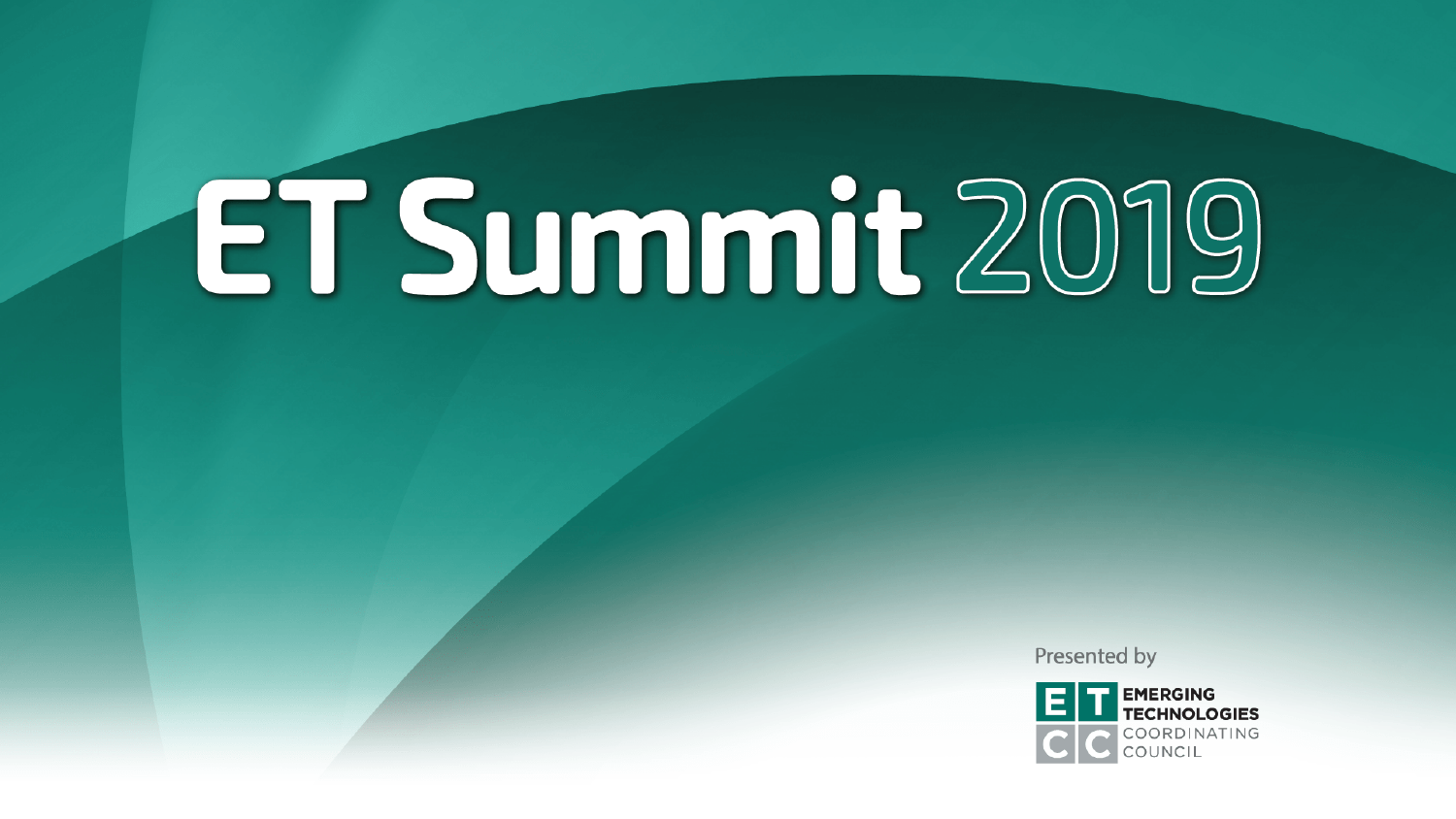

# **Efficiency and Air Quality**



Aaron Katzenstein

Senior Enforcement Manager South Coast Air Quality Management District

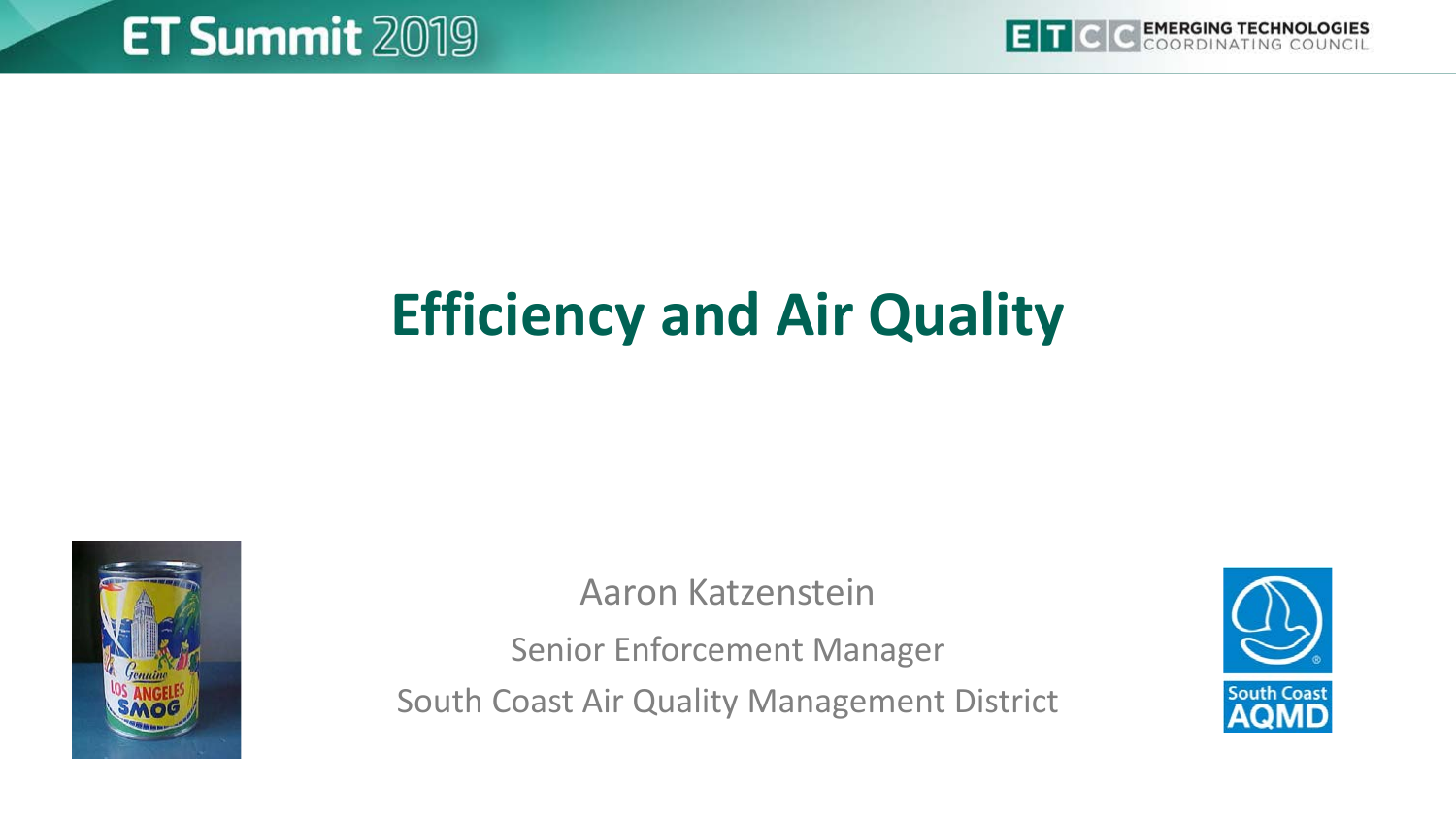

## **Despite Improvements in Air Quality, Much Work Remains**

#### Non-attainment of federal ozone and  $PM_{2.5}$  standards





#### Unique topography, meteorology, and photochemistry

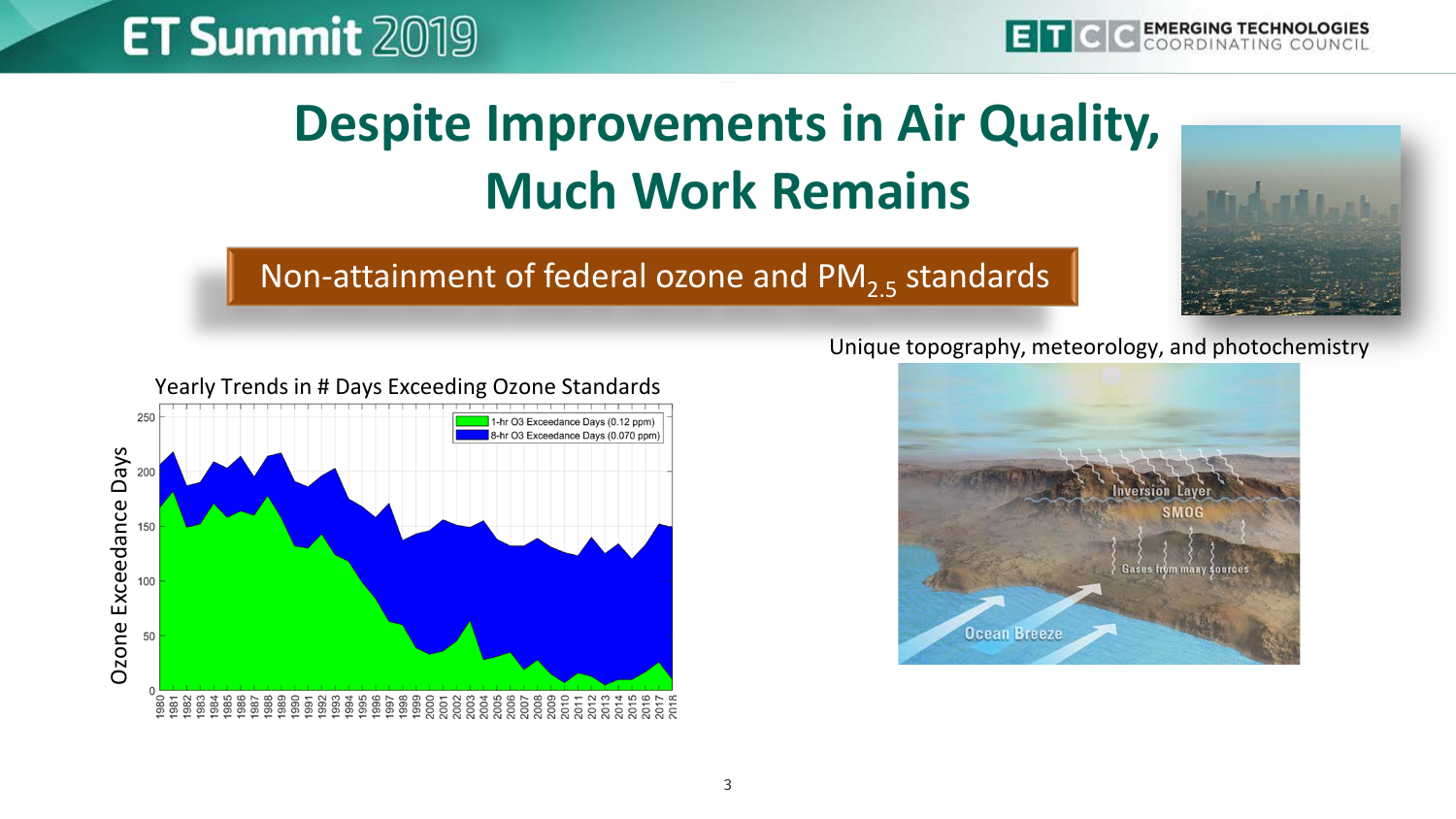

### **Efficiency for Air Quality**

 $\bigcup$  Ozone Levels =  $\bigcup$  Nitrogen Oxides (NOx) NOx Emissions = Energy Use (combustion)

- Air Quality Management Plan: Extensive review of emission sources
- Efficiency measures result in permanent emission reductions
- Developed efficiency based emission control measures



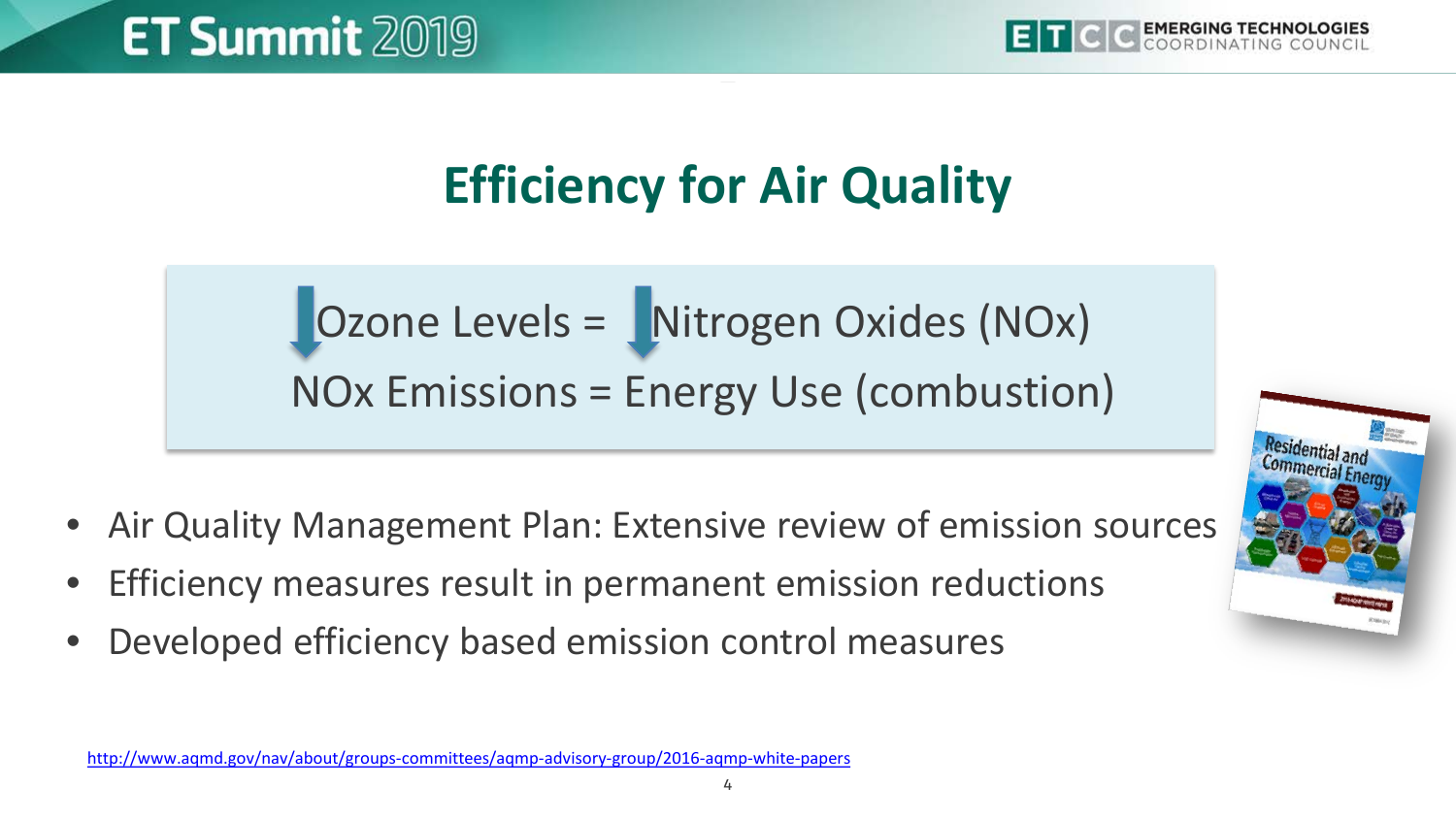#### **South Coast AQMD Headquarters**

- Built in 1991
	- 370,000 sq. ft.
	- 23,000 sq. ft. chemistry lab
- History of adding onsite generation
- **Transportation** 
	- CNG, Hydrogen, 130 vehicle chargers
- Large electricity load, no load management
- No updates to efficiency





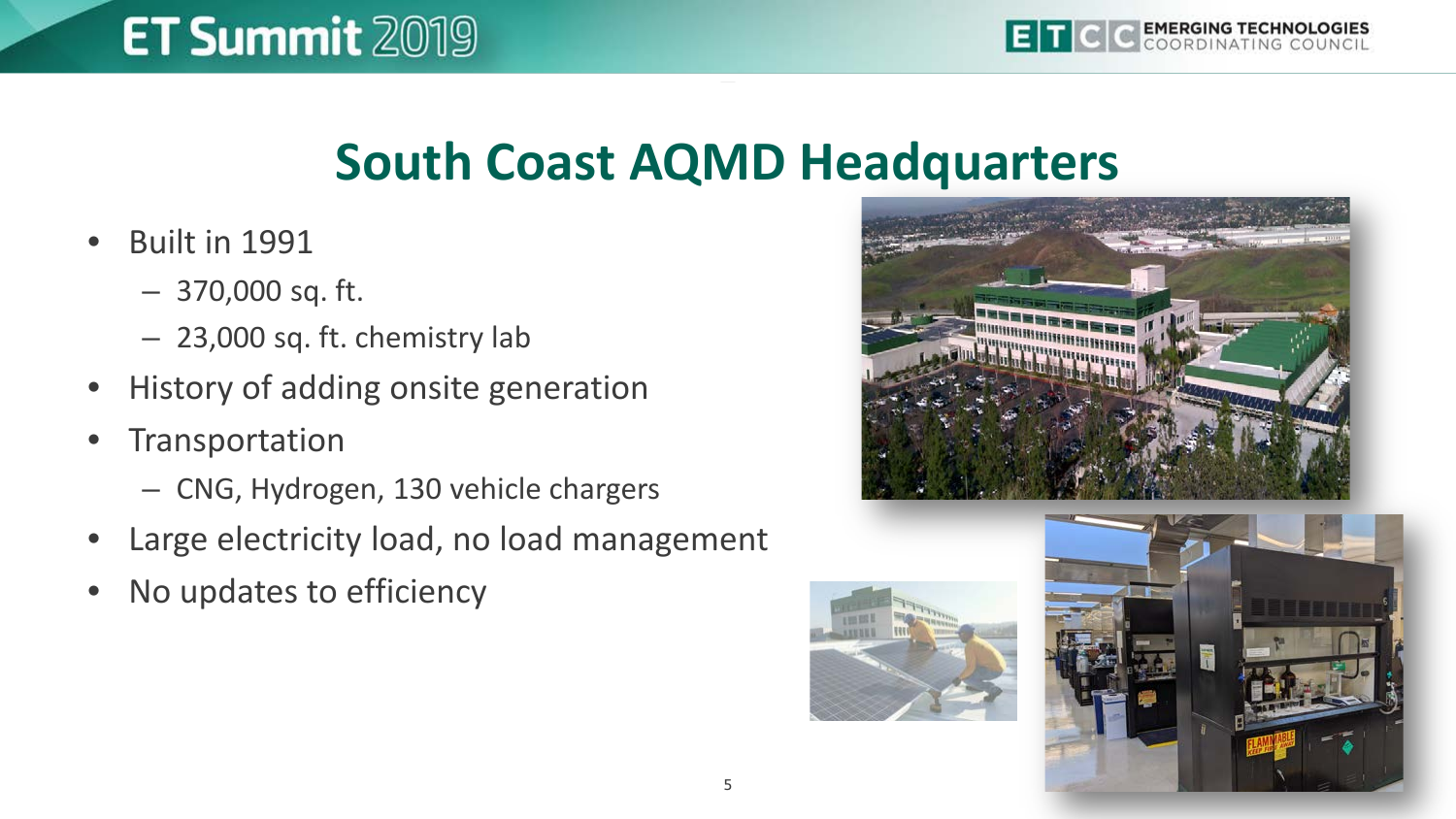#### **South Coast AQMD: Efficiency Retrofits**

- o Central plant replacement High efficiency chillers cooling towers with new refrigerant
- o Laboratory constant flow fume hoods w. dynamic flow valves, sash position and proximity sensors
- o Advanced zone building management system controls
- o Demand response platform
- o LED office fixtures that adjust color, temperature, and intensity throughout day
- o DC LED lighting system for laboratory with solar panels and storage
- o Off-grid outdoor LED parking light poles
- > 20% efficiency gain expected
- Project lead: Willdan Energy Solutions
- Showcase and lessons learned

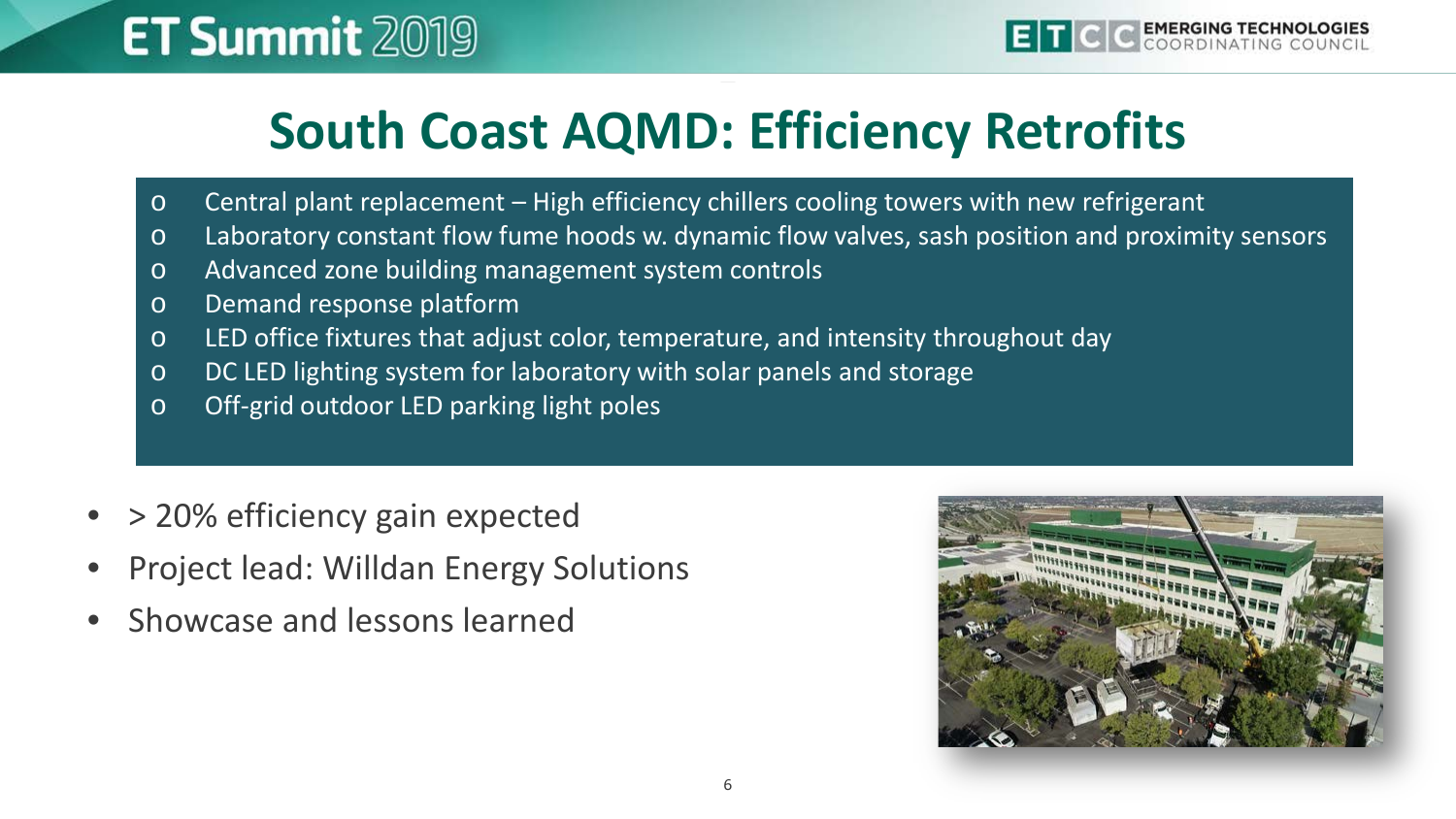

The building retrofit project is funded by the California Emerging Technologies Program, South Coast Air Quality Management District, and the California Energy Commission's Electric Program Investment Charge (EPIC) program.

For more information, contact Aaron Katzenstein at [akatzenstein@aqmd.gov](mailto:akatzenstein@aqmd.gov) or Andrea Marr at [AMarr@willdan.com](mailto:AMarr@willdan.com)